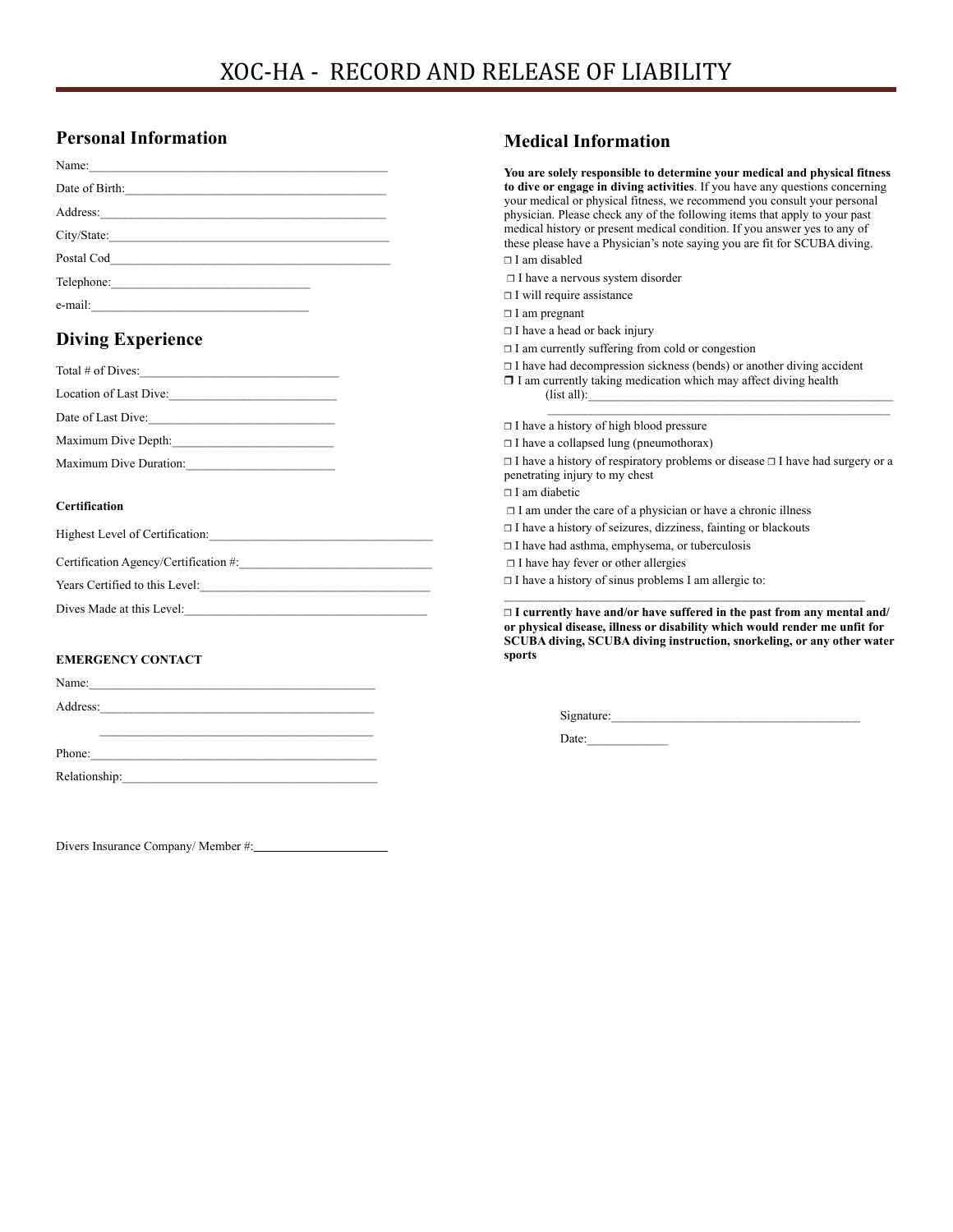-In case of a medical emergency, I authorize administration of first aid (including CPR, Oxygen, or AED) or get proper medical attention if necessary. I understand that the nearest hospital or operational recompression chamber may be hours away. **The potential time involved with transport to aid from remote areas poses additional risk to my personal safety. I voluntarily accept this additional risk and am fully prepared to pay all expenses related to evacuation and recompression chamber treatment should it be deemed necessary. I hereby certify that the foregoing is true and correct.** 

 $\mathcal{L}_\text{max}$  **Initial** 

**-I recognize** that SCUBA diving activities are physically strenuous and that I may be potentially exerting myself before, during and after in water activities **-I certify that** the statements made by me set forth above concerning my personal information, diving experience, and medical information are correct and truthful in all respects. I understand and agree that XOC-Ha accepts no responsibility whatsoever for determining my physical fitness to engage in scuba diving or any other physical activities in which I may participate in connection with the trip for which I intend to be participating in.

**-I acknowledge and agree that** it is my responsibility to determine, through a thorough medical examination or consultation with my personal physician, my physical fitness for this trip.

> $\mathcal{L}_\text{max}$ **Initial**

### **Assumption of Inherent Risks:**

**-I am a certified diver and have been taught, fully understand and appreciate that scuba diving has inherent risks and dangers associated therewith including, but not limited to**; decompression sickness, hypercapnia, hypoxia, hyperoxia, embolism, inert gas narcosis, heart attack, paralysis, injury from marine life, equipment failure or malfunction, explosion/fire from compressed gas cylinders, acts of fellow divers, depletion of the diver's breathing gas supply, becoming lost or disoriented, becoming entangled or entrapped, onset of sudden illness at depth, or other perils which could result in serious injury or death by drowning or otherwise, and **I SPECIFICALLY ASSUME SUCH RISK.** 

**- I understand** that breathing gases other than air, equipment such as closed circuit rebreathers, diving deeper than 130 feet, overhead penetration and conducting dives requiring mandatory decompression stops only increase these inherent risks and I have received training specifically to aid me in managing these increased risks should they be part of my diving. Furthermore I have informed my family about the dangers of this dive and the potential risk of injury or death associated with such activity.

**-I am familiar with** the extensive preparation, training, and certification/s necessary to conduct dives and accept sole responsiblity for such preparation.

**-I agree** to follow all safety rules and instructions associated with SCUBA Diving and to inform XOC-Ha of conditions that may endanger me or others.

**-I recognize and accept the additional risk of injury or death potentially resulting from solo diving and accept that XOC-Ha neither condemns nor endorses such activity.** 

**-I further certify** that I have informed myself of and **fully understand the risks** inherent in scuba diving and other open water activities, and travel to and from dive sites **and I expressly assume all risks involved in such activities.** 

**-I expressly understand** and agree that XOC-Ha, its shareholders, agents, employees, volunteers and affiliated companies (hereinafter collectively referred to as "**RELEASED PARTIES"), assume no responsibility or liability** for service, transportation or equipment made available by any airline, travel or booking agency, resort, hotel or other such entity, as to availability or safety, quality or condition, nor for the acts of any employee or agent of such entity.

**- I understand and agree** that the RELEASED PARTIES do not accept or assume any responsibility or liability for my safety, freedom from accident or injury that may arise or result, directly or indirectly, from activities in which I engage on the trip/trips I am present for.

-**I understand and agree** that XOC-Ha reserves the right to deny my participation for any reason whatsoever.

-**I understand and agree** that in the event XOC-Ha determines I put myself or any other divers in harm's way by exhibiting diving practices which are inconsistent with generally acknowledged safety protocols XOC-Ha may deny access to guiding services, transportation, gear or tank rental, or any dive support and **I have forfeited all payments made to date.**

-**I understand** that remoteness of the area, local custom, landowner relations and weather conditions may cause substitution of facilities and/or equipment, and inconvenience or modification to the diving portions of the program itinerary, and XOC-Ha reserves the right to modify and/or cancel diving arrangements due to local conditions. XOC-Ha is not responsible and has no liability for cancellations arising from wars, riots, or other incidents.

-**I further understand** that theft of personal possessions is a possibility in parking areas of diving activities. XOC-Ha will make every effort to inform about security to this end and provide secure storage areas; however, no RELEASED PARTIES bear any responsibility for loss or damage of any personal property during any portion of a trip.

#### **WAIVER OF LIABILITY for ORDINARY NEGLIGENCE**

**- I further agree that**, in consideration of being allowed to participate in the trip and the activities that may be available in connection with that trip, I hereby waive, release, and absolve the Released Parties of and from any all liability and responsibility for personal injury, property loss, death, and any and all other damages that I may sustain in connection of or arising out of my participation in the trip for which I have applied and the activities made available in connection therewith, whether such injuries, losses or damages result from ordinary negligence of the provider, products liability, strict liability, or fault of any of the RELEASED PARTIES.

\_\_\_\_\_\_\_

#### **INDEMNIFICATION**

**- I further agree** to defend, indemnify, and hold harmless the RELEASED PARTIES from any and all claims, lawsuits, legal costs, attorney fees, court costs or investigative costs put forth by me or anyone purporting to act on my behalf, including but not limited to; spouse, heirs, administrators and assigns for any such personal injury, property loss, death, or other damages. **\_\_\_\_\_\_** 

 **Initial** 

### **MEDIA RELEASE**

#### **-I authorize** XOC-Ha. to use, in whole or in part, my name, likeness, image, voice, biography, interview, and performance in connection with all trips, in all manner and media, as XOC-Ha shall determine in its sole discretion.

#### **OTHER CONSIDERATIONS**

**-I understand and agree that**, in the event that one or more of the provisions of this agreement, for any reason, is held by a court of competent jurisdiction to be invalid or unenforceable in any respect, such invalidity or unenforceability shall not affect any other provision hereof, and this agreement shall be construed as if such invalid or unenforceable provision had never been contained herein.

**- I further agree** to observe strictly and comply with any additional reasonable terms and regulations as the RELEASED PARTIES make from time to time.

**-I further agree** to observe strictly and comply with any additional reasonable terms and regulations as the RELEASED PARTIES may from time to time deem desirable or needful or prescribe during the course of the program.

#### $\mathcal{L}=\mathcal{L}$ **Initial**

#### **\_\_\_\_\_\_\_ Initial**

**Initial** 

#### $\mathcal{L}_\text{max}$  and  $\mathcal{L}_\text{max}$  are the set of the set of the set of the set of the set of the set of the set of the set of the set of the set of the set of the set of the set of the set of the set of the set of the set o  **Initial**